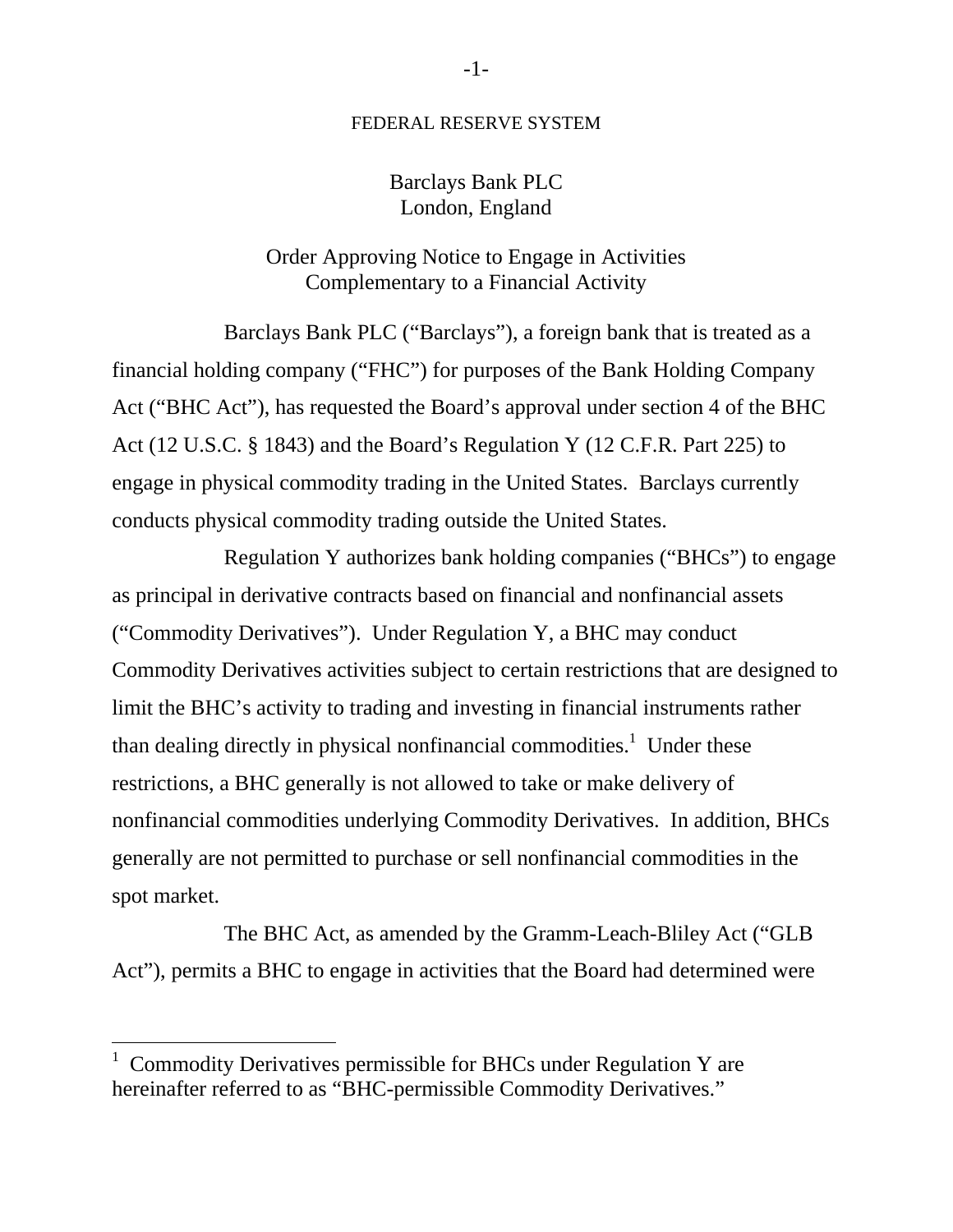closely related to banking, by regulation or order, prior to November 12, 1999.<sup>2</sup> The BHC Act permits an FHC to engage in a broad range of activities that are defined in the statute to be financial in nature.<sup>3</sup> Moreover, the BHC Act allows FHCs to engage in any activity that the Board determines, in consultation with the Secretary of the Treasury, to be financial in nature or incidental to a financial activity.4

In addition, the BHC Act permits FHCs to engage in any activity that the Board (in its sole discretion) determines is complementary to a financial activity and does not pose a substantial risk to the safety or soundness of depository institutions or the financial system generally.<sup>5</sup> This authority is intended to allow the Board to permit FHCs to engage on a limited basis in an activity that appears to be commercial rather than financial in nature, but that is meaningfully connected to a financial activity such that it complements the financial activity.6 The BHC Act provides that any FHC seeking to engage in a

<sup>4</sup> 12 U.S.C. § 1843(k)(1)(A).

 $5$  12 U.S.C. § 1843(k)(1)(B).

<sup>&</sup>lt;sup>2</sup> 12 U.S.C. § 1843(c)(8).

<sup>&</sup>lt;sup>3</sup> The Board determined by regulation before November 12, 1999, that engaging as principal in Commodity Derivatives, subject to certain restrictions, was closely related to banking. Accordingly, engaging as principal in BHC-permissible Commodity Derivatives is a financial activity for purposes of the BHC Act. See 12 U.S.C. § 1843(k)(4)(F).

 $6$  See 145 Cong. Rec. H11529 (daily ed. Nov. 4, 1999) (Statement of Chairman Leach) ("It is expected that complementary activities would not be significant relative to the overall financial activities of the organization.").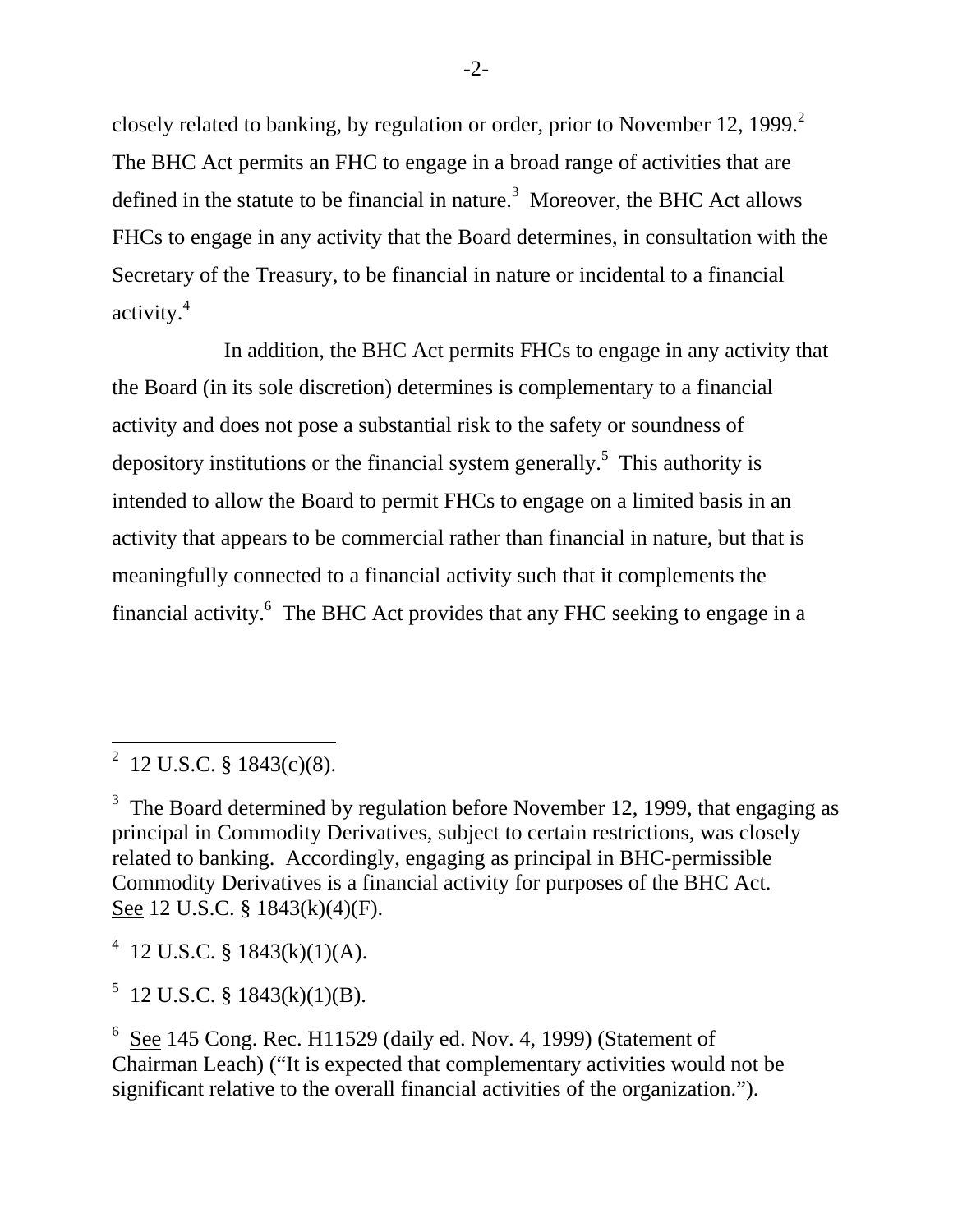complementary activity must obtain the Board's prior approval under section 4(j) of the BHC Act.<sup>7</sup>

Barclays regularly engages as principal in BHC-permissible Commodity Derivatives based on a variety of commodities, including natural gas and electricity. Barclays has requested that the Board permit it to purchase and sell these and other physical commodities in the spot market and take and make delivery of physical commodities to settle Commodity Derivatives ("Commodity Trading Activities"). The Board previously has determined that Commodity Trading Activities involving a particular commodity complement the financial activity of engaging regularly as principal in BHC-permissible Commodity Derivatives based on that commodity.<sup>8</sup> In light of the foregoing and all other facts of record, the Board believes that Commodity Trading Activities are complementary to the Commodity Derivatives activities of Barclays.

To authorize Barclays to engage in Commodity Trading Activities as a complementary activity under the GLB Act, the Board also must determine that the activities do not pose a substantial risk to the safety or soundness of depository institutions or the U.S. financial system generally.<sup>9</sup> In addition, the Board must determine that the performance of Commodity Trading Activities by Barclays "can reasonably be expected to produce benefits to the public, such as greater convenience, increased competition, or gains in efficiency, that outweigh possible

 $9$  12 U.S.C. § 1843(k)(1)(B).

-3-

<sup>7 12</sup> U.S.C. § 1843(j).

<sup>8</sup> See Citigroup Inc., 89 Federal Reserve Bulletin 508 (2003); UBS AG, 90 Federal Reserve Bulletin 215 (2004). For example, Commodity Trading Activities involving all types of crude oil would be complementary to engaging regularly as principal in BHC-permissible Commodity Derivatives based on Brent crude oil.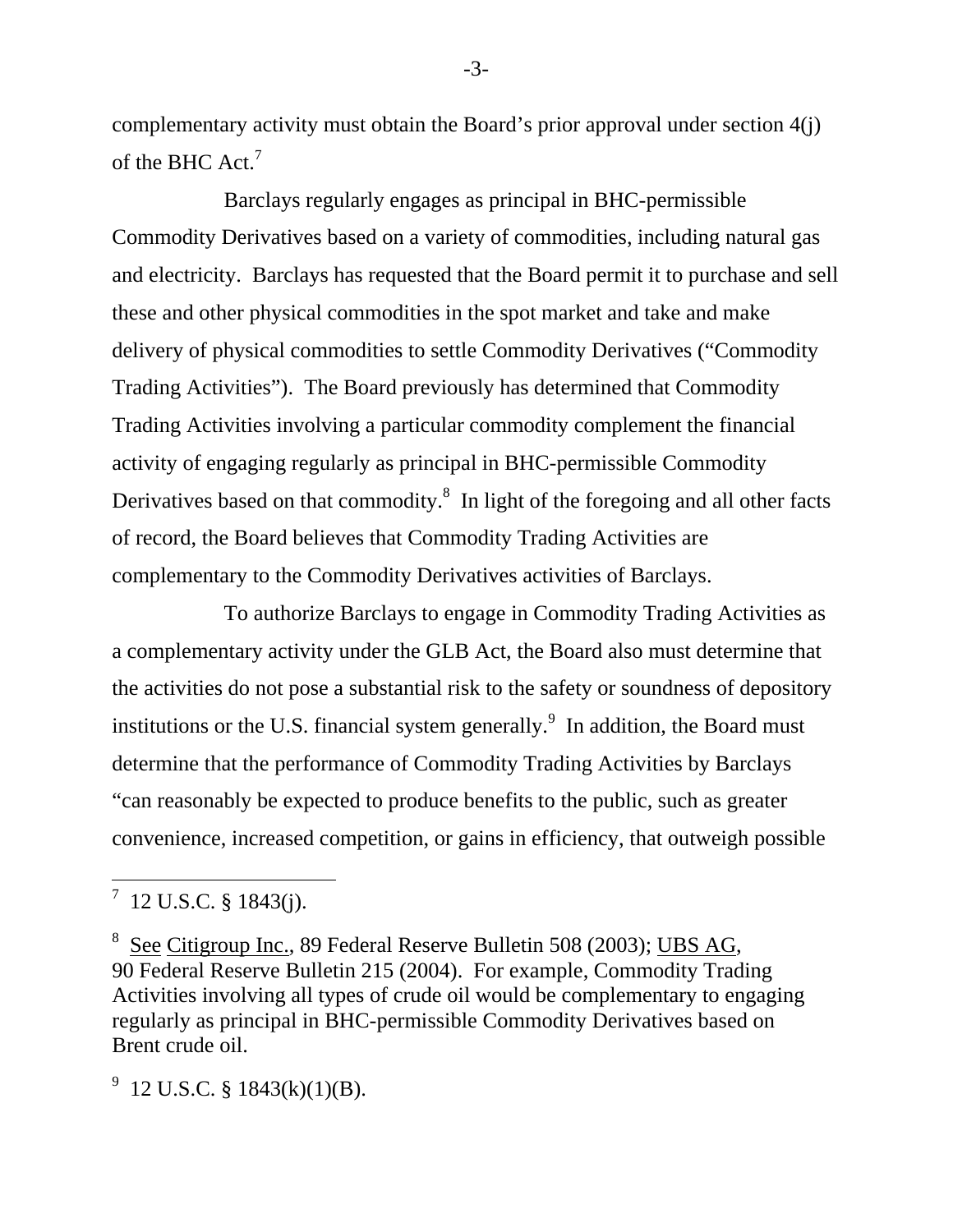adverse effects, such as undue concentration of resources, decreased or unfair competition, conflicts of interests, or unsound banking practices."<sup>10</sup>

Approval of the proposal likely would benefit Barclays' customers by enhancing the ability of the bank to provide efficiently a full range of commodity-related services. Approving Commodity Trading Activities for Barclays also would enable the company to improve its understanding of physical commodity and commodity derivatives markets and its ability to serve as an effective competitor in physical commodity and commodity derivatives markets.

Barclays has established and maintains policies for monitoring, measuring, and controlling the credit, market, settlement, reputational, legal, and operational risks involved in its Commodity Trading Activities. These policies address key areas, such as counterparty credit risk, value-at-risk methodology and internal limits with respect to commodity trading, new business and new product approvals, and identification of transactions that require higher levels of internal approval. The policies also describe critical internal control elements, such as reporting lines, and the frequency and scope of internal audit of Commodity Trading Activities. Barclays has integrated the risk management of Commodity Trading Activities into the bank's overall risk management framework. Based on the above and all the facts of record, the Board believes that Barclays has the managerial expertise and internal control framework to manage adequately the risks of taking and making delivery of physical commodities as proposed.

To limit the potential safety and soundness risks of Commodity Trading Activities, as a condition of this order, the market value of commodities held by Barclays as a result of Commodity Trading Activities must not exceed 5 percent of Barclays' consolidated tier 1 capital (as calculated under its home

-4-

 $10$  12 U.S.C. § 1843(j)(2)(A).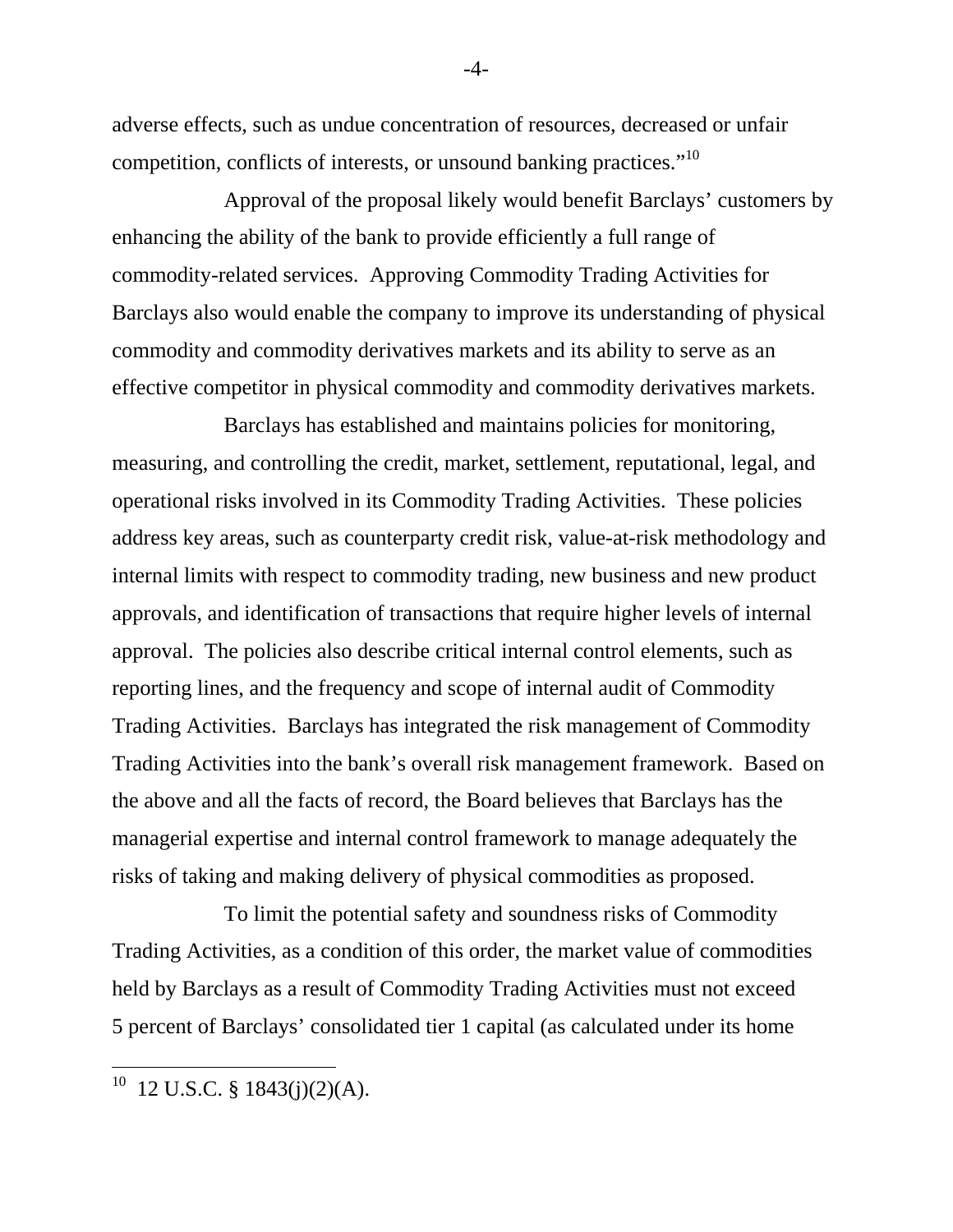country standard).<sup>11</sup> Barclays also must notify the Federal Reserve Bank of New York if the market value of commodities held by Barclays as a result of its Commodity Trading Activities exceeds 4 percent of its tier 1 capital.

In addition, Barclays may take and make delivery only of physical commodities for which derivative contracts have been authorized for trading on a U.S. futures exchange by the Commodity Futures Trading Commission ("CFTC") (unless specifically excluded by the Board) or that have been specifically approved by the Board.<sup>12</sup> This requirement is designed to prevent Barclays from becoming involved in dealing in finished goods and other items, such as real estate, that lack the fungibility and liquidity of exchange-traded commodities.

To minimize the exposure of Barclays to additional risks, including storage risk, transportation risk, and legal and environmental risks, Barclays would not be authorized to (i) own, operate, or invest in facilities for the extraction, transportation, storage, or distribution of commodities; or (ii) process, refine, or otherwise alter commodities. In conducting its Commodity Trading Activities,

 $11$  Barclays would be required to include in this 5 percent limit the market value of any commodities held by Barclays as a result of a failure of its reasonable efforts to avoid taking delivery under section 225.28(b)(8)(ii)(B) of Regulation Y.

 $12$  The particular commodity derivative contract that Barclays takes to physical settlement need not be exchange-traded, but (in the absence of specific Board approval) futures or options on futures on the commodity underlying the derivative contract must have been authorized for exchange trading by the CFTC.

The CFTC publishes annually a list of the CFTC-authorized commodity contracts. See Commodity Futures Trading Commission, FY 2003 Annual Report to Congress 109. With respect to granularity, the Board intends this requirement to permit Commodity Trading Activities involving all types of a listed commodity. For example, Commodity Trading Activities involving any type of coal or coal derivative contract would be permitted, even though the CFTC has authorized only Central Appalachian coal.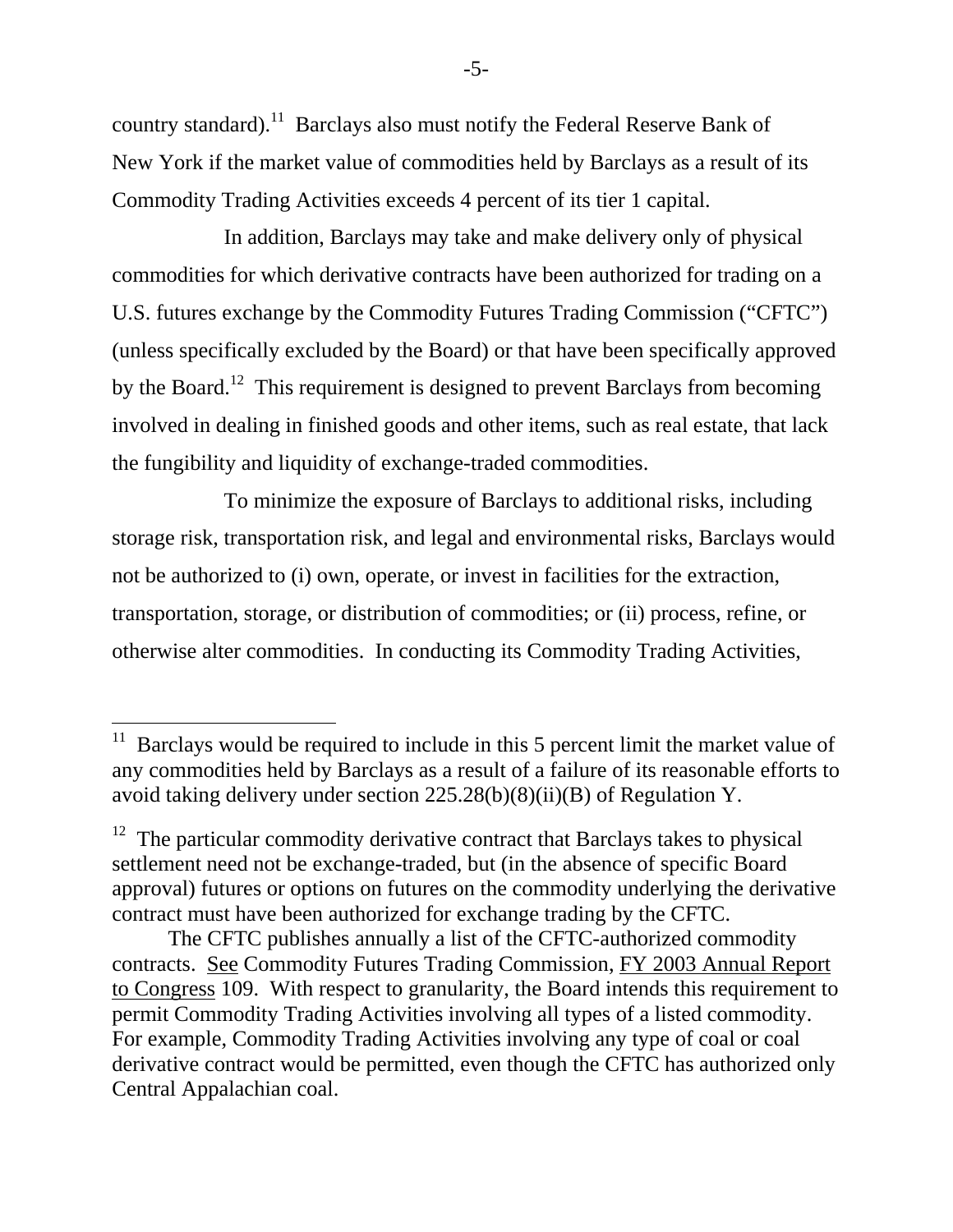Barclays will be expected to use appropriate storage and transportation facilities owned and operated by third parties.<sup>13</sup>

Barclays and its Commodity Trading Activities also remain subject to the general securities, commodities, and energy laws and the rules and regulations (including the anti-fraud and anti-manipulation rules and regulations) of the Securities and Exchange Commission, the CFTC, and the Federal Energy Regulatory Commission.

Permitting Barclays to engage in the limited amount and types of Commodity Trading Activities described above, on the terms described in this order, would not appear to pose a substantial risk to Barclays, depository institutions, or the U.S. financial system generally. Through its existing authority to engage in Commodity Derivatives, Barclays already may incur the price risk associated with commodities. Permitting Barclays to buy and sell commodities in the spot market or physically settle Commodity Derivatives would not appear to increase significantly the organization's potential exposure to commodity price risk.

For these reasons, and based on Barclays' policies and procedures for monitoring and controlling the risks of Commodity Trading Activities, the Board concludes that consummation of the proposal does not pose a substantial risk to the safety and soundness of depository institutions or the financial system generally and can reasonably be expected to produce benefits to the public that outweigh any potential adverse effects.

-6-

<sup>&</sup>lt;sup>13</sup> Approving Commodity Trading Activities as a complementary activity, subject to limits and conditions, would not in any way restrict the existing authority of Barclays to deal in foreign exchange, precious metals, or any other bank-eligible commodity.